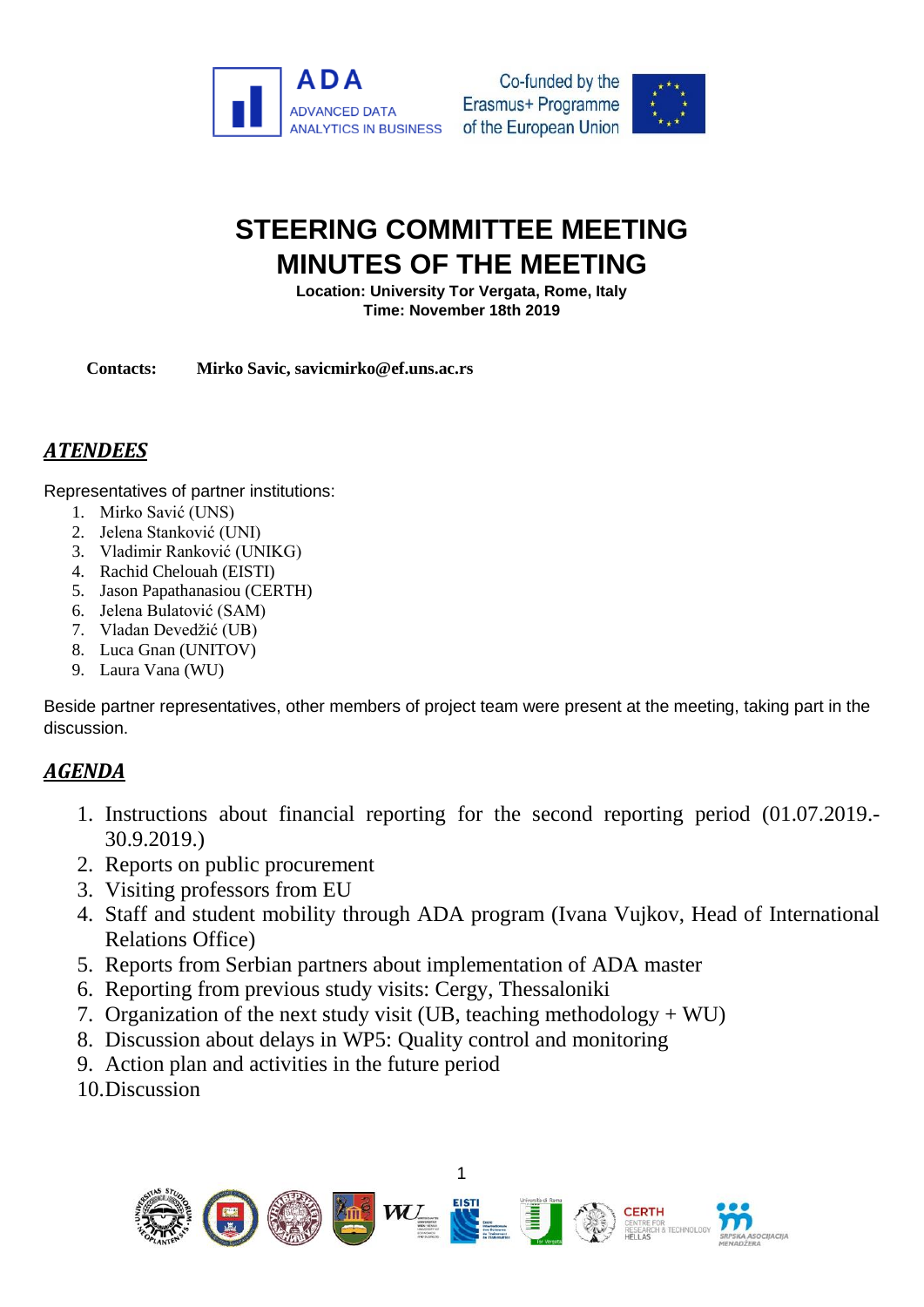



# *REMARKS*

11.Instructions about financial reporting for the second reporting period (01.07.2019.- 30.9.2019.)

Once more prof. Savic informed the partners about basic principles of reporting, reminding the partners about interim report and its importance. Prof. Savic asked partners to include travelling to Rome in the next reporting documents in order to get clear picture about financial situation at the project.

#### 12.Reports on public procurement

Representatives of Serbian universities gave oral reports about results of public procurement. In the case of UNS and UNI the value of purchased equipment is lower that amount provided in the budget. Therefore, there are some financial funds for equipment not spent. It happened because of price variation on the market and conservative assessment when purchase list was made. Since there is an opportunity to provide more equipment, mostly for the LLL courses, the decision is to make additional list of equipment and ask project officer in EACEA for second public procurement.

#### 13.Visiting professors from EU

UNS has started the procedure for election of five visiting professors for the needs of ADA master program. On the list are Loukas Tsironis and Jason Papathanasiou from University of Macedonia, Luca Gnan from University of Tor Vergata, Ronald Hochreiter from Vienna University, and Stephan Schlueter from University of Ulm. In the case of UNI and UB, they have started negotiations with several professors from EU, mostly from project partner institutions, in order to include them into teaching staff of ADA master program at their institutions. Beside visiting professors, there will be also lecturers from the industry, like in the case of UNS where Georgia Aifantopolou and Josep Maria Salanova Grau from CERTH will participate.

14.Staff and student mobility through ADA program (Ivana Vujkov, Head of International Relations Office)

As part of the study visit and meetings of the Erasmus+ Project "ADA", held at Tor Vergata University in Rome, the Head of the International Relations Office of the University of Novi Sad (UNS) delivered a presentation, to the domestic and foreign partners in the Project, on the topic of academic mobility and internationalisation at UNS.

The aim of the presentation, and follow-up discussion, was to explain the ways in which the sustainability of Project results can be achieved very efficiently through the activities of the University of Novi Sad in Erasmus+ KA103 projects of student and staff credit mobility, as well as through new project applications that would follow the launch of the ADA master programmes at Serbian partner universities, namely, the future application for the Erasmus Mundus Joint Master's Degree. The presentation was very positively received by the partners, both in terms of its contents and its delivery. The partners agreed that these suggestions can be implemented.

During the visit, the heads of International Relations and Project Management at UNS had additional meetings with the International Relations Office of Tor Vergata University and the IRO of its Faculty of

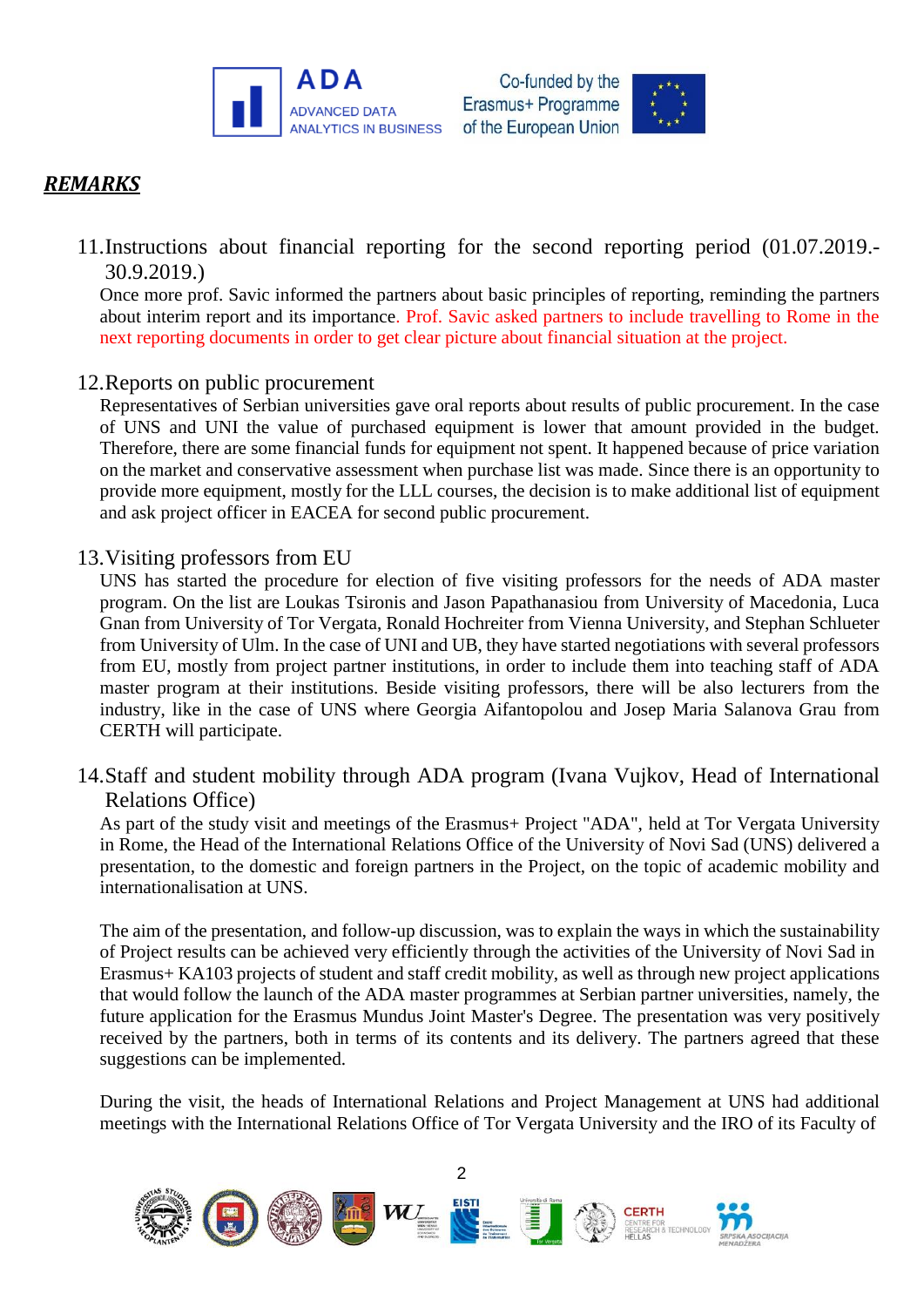

Co-funded by the Erasmus+ Programme of the European Union



Economics. It was agreed that the bilateral cooperation can begin with the establishment of the Erasmus+ KA103 inter-institutional agreement (IIA) in the field of Economics, considering that the "ADA" project strengthened the cooperation links between Tor Vergata University and UNS in this particular field. The mobility of students and staff could thus be operational in 2020/2021, with first calls for mobility in January of 2019/2020. Both institutions agreed that new IIAs, in other fields, could be the following step, after the mobility in the field of Economics is launched.

## 15.Reports from Serbian partners about implementation of ADA master

Prof. Mirko Savic gave oral report about implementation of ADA master at UNS. The entire material for accreditation is ready. The program was accepted by the Council of Teachers at Faculty of Economics, and the next step is to be accepted at rectorate of UNS by the Council for Social Sciences and Humanities and afterwards by the Senate of UNS, approximately by the middle of December 2019. When procedure at UNS is over, material will be submitted to NAT (National Accreditation Body of Serbia).

Prof. Jelena Stankovic reported that curriculum and syllabus for ADA master program at UNI are ready, and the next step is to prepare the material for procedure at Faculty of Economics in Nis, rectorate of UNI, and NAT.

Prof. Vladan Devedzic reported that procedure at rectorate of UB is finished and ADA master program is accepted. The next step is to finish collection of all necessary documents for accreditation, especially when it comes to the proofs of language competencies of teachers. The problem is that the report based on the software for accreditation cannot be completed before all details about all *other* study programs accredited at UB are entered and verified in the accreditation software. This is a strict requirement of the National Accreditation Body of the Republic of Serbia, enforced starting from July 2019. The rationale of this requirement is to calculate the workload of all teachers participating not only in the ADA master program, but also institution-wide – all teachers are required to have their total teaching workload (classes per week) below a certain limit. The total teaching workload of a teacher is the sum of all teaching workloads that they have in different study programs where they teach.

#### 16.Reporting from previous study visits: Cergy, Thessaloniki

Reports from previous two visits were missing. In the meantime, CERTH sent the report. Prof. Savic reminded EISTI to send the report and presentations from visit to Cergy.

## 17. Organization of the next study visit (UB, teaching methodology  $+ WU$ )

Steering Committee decided to organize **next visit in Vienna in March 9-13th 2020**. Also, before May 2020, two meetings will be organized: Training of teachers in Cergy, and workshop on teaching methodology in Belgrade. **It is upon EISTI to suggest the potential dates for the training of teachers (and training of which courses can they offer to Serbian teachers), and afterwards UB will suggest dates for the workshop**.

## 18.Discussion about delays in WP5: Quality control and monitoring

According to project proposal, WU university was wp leader for WP5. Because of internal problems, and after discussion between prof. Savic and prof. Hochreiter, consortium has decided to change the project leader and designate the job of wp leader of WP5 to UNIKG. The decision of SC was unanimous. Consequently, coordinator will prepare the annex of partnership agreement with WU in order to transfer the funds for leading WP5 from WU to UNIKG.

3

19.Action plan and activities in the future period